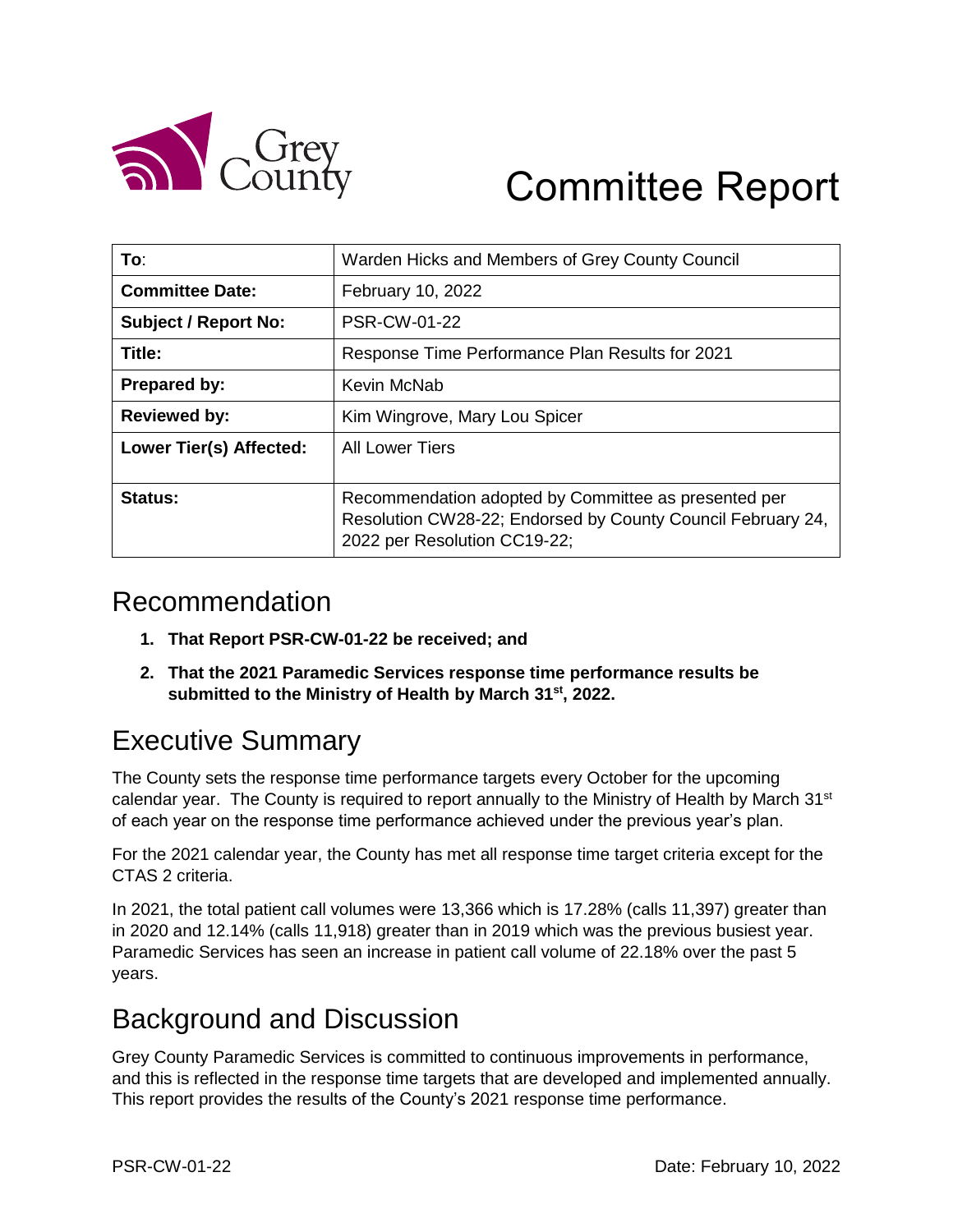The County sets the response time performance targets every October for the upcoming calendar year. The County is required to report annually to the Ministry of Health by March  $31<sup>st</sup>$ of each year on the response time performance achieved under the previous year's plan. In 2012, the County determined the original response time performance targets based upon response times that Paramedic Services was achieving at that time.

### Response Time Targets

There are six set criteria that are measured under the Response Time Target Plans. Five of the performance targets are measured by response times related to patient presentation as indicated by the Canadian Triage and Acuity Scale (CTAS), however, one of the six criteria is based on community response to patients in cardiac arrest.

The response time targets and criteria are described below:

- 1. The percentage of times that a person equipped to provide any type of defibrillation has arrived on-scene to provide defibrillation to sudden cardiac arrest patients within 6 minutes of the time notice is received. The sudden cardiac arrest target for Grey County is six (6) minutes, 40% of the time.
- 2. The percentage of times that an ambulance crew has arrived on-scene to provide ambulance services to sudden cardiac arrest patients or other patients categorized as CTAS 1 within eight (8) minutes of the time notice is received respecting such services. The CTAS 1 target for Grey County is eight (8) minutes, 60% of the time.
- 3. The percentage of times that an ambulance crew has arrived on-scene to provide ambulance services to patients categorized as CTAS 2, 3, 4 and 5 within the response time targets set by the upper-tier municipality or delivery agent under its plan established under subsection (2). O. Reg. 267/08, s. 1 (2); O. Reg. 368/10, s. 1 (2). The CTAS 2 target for Grey County is fifteen (15) minutes, 90% of the time. The CTAS 3,4 and 5 targets for Grey County are twenty (20) minutes, 90% of the time.

#### CTAS is described as:

CTAS Level: The 'Canadian Triage & Acuity Scale' is used to assign a level of acuity to a patient. Acuity refers to the gravity of the situation – the potential for death and/or irreversible illness. CTAS is a tool that more accurately defines the patient's need for care. Assignment of the CTAS level is to be based upon not only the presenting complaint identified on the initial assessment made by the paramedic, but also on their examination findings, and response to treatment.

CTAS I: Requires resuscitation and includes conditions that are threats to life or imminent risk of deterioration, requiring immediate aggressive interventions, such as cardiac arrest, major trauma or shock states.

CTAS II: Requires emergent care and includes conditions that are a potential threat to life or limb functions, requiring rapid medical intervention or delegated acts, such as head injury, chest pain or internal bleeding.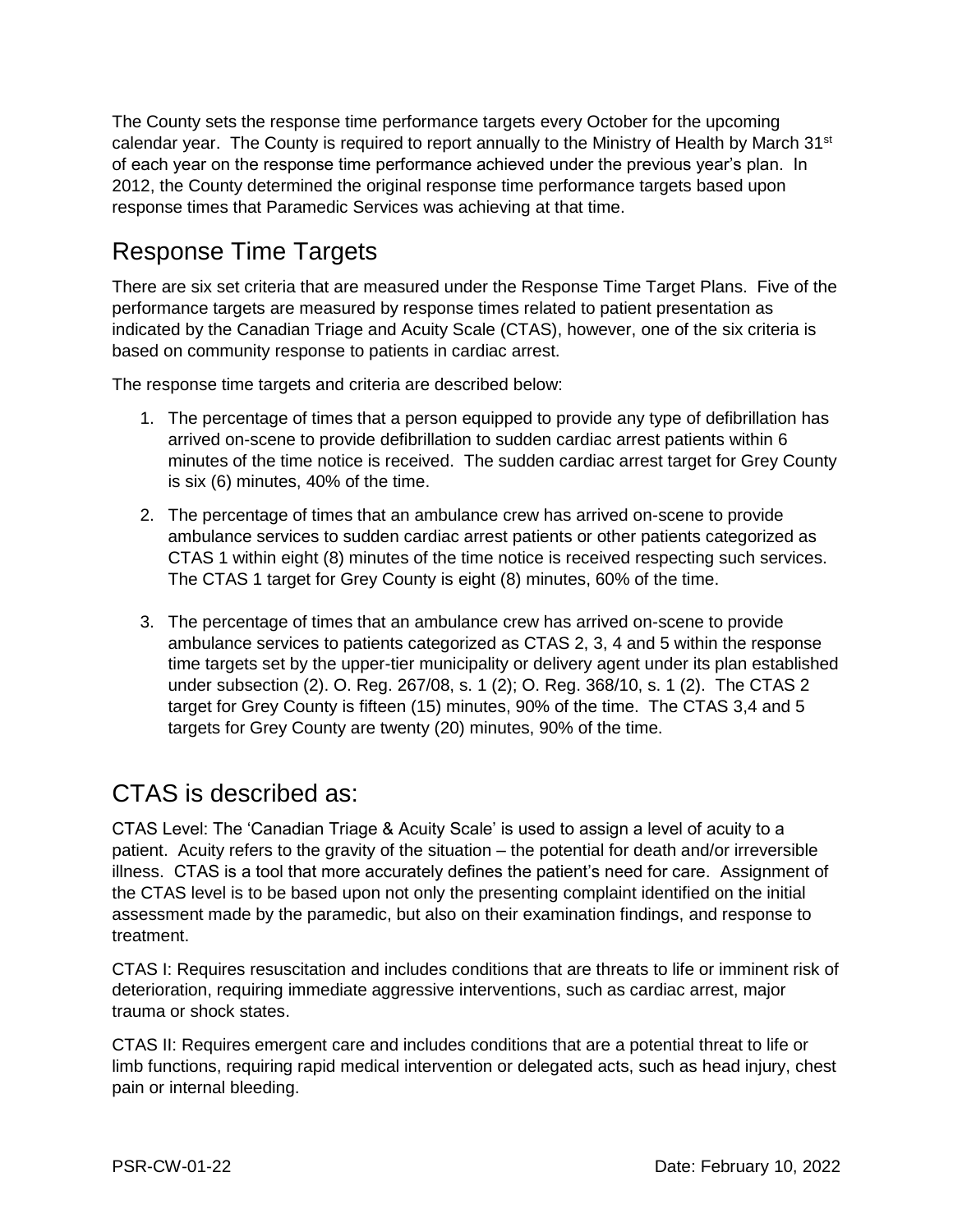CTAS III: Requires urgent care and includes conditions that could potentially progress to a serious problem requiring emergency intervention, such as mild to moderate breathing problems, resolved seizure with normal level of alertness and moderate anxiety/agitation.

CTAS IV: Requires less-urgent care and includes conditions related to patient age, distress or potential for deterioration or complications that would benefit from intervention or reassurance, such as urinary symptoms, laceration requiring stitches and upper extremity injury.

CTAS V: Requires non-urgent care and includes conditions in which investigations or interventions could be delayed or referred to other areas of the hospital or health care system, such as sore throat, minor bites and dressing change.

#### Percentile Response Time Measurement

An important measurement of how a paramedic system is performing is indicated in the time in which it responds to emergencies. The response time is measured from the time the crew is first notified until the paramedic radios that they have arrived at the scene of the emergency. A percentile response time measurement is the percentage of calls where paramedics arrive at the scene of an emergency in a specified time frame. For example, if the response time performance plan was to arrive on scene within fifteen (15) minutes, 90% of the time, and it was measured against 1000 calls; 900 calls would have to be under fifteen (15) minutes to meet the target.

#### Response Time Performance 2021

The 2021 response time performance for Grey County Paramedic Services is identified in the chart below. This chart also indicates an average of the yearly reported response times from 2017 to 2021.

| Call                                 | Provider                                               | <b>Response</b>                    | 2021          | 2021               | 5 Year  |
|--------------------------------------|--------------------------------------------------------|------------------------------------|---------------|--------------------|---------|
| <b>Type</b>                          |                                                        | <b>Time Target</b>                 | <b>Target</b> | <b>Performance</b> | Average |
| Sudden<br>Cardiac<br>Arrest<br>(SCA) | Community<br>Defibrillator or<br>Paramedic<br>Response | Six (6)<br>minutes or<br>less      | 40%           | 50.57%             | 45.69%  |
| CTAS <sub>1</sub>                    | Paramedic<br>Response                                  | Eight $(8)$<br>minutes or<br>less  | 60%           | 60.82%             | 64.90%  |
| CTAS <sub>2</sub>                    | Paramedic<br>Response                                  | Fifteen (15)<br>minutes or<br>less | 90%           | 88.77%             | 89.21%  |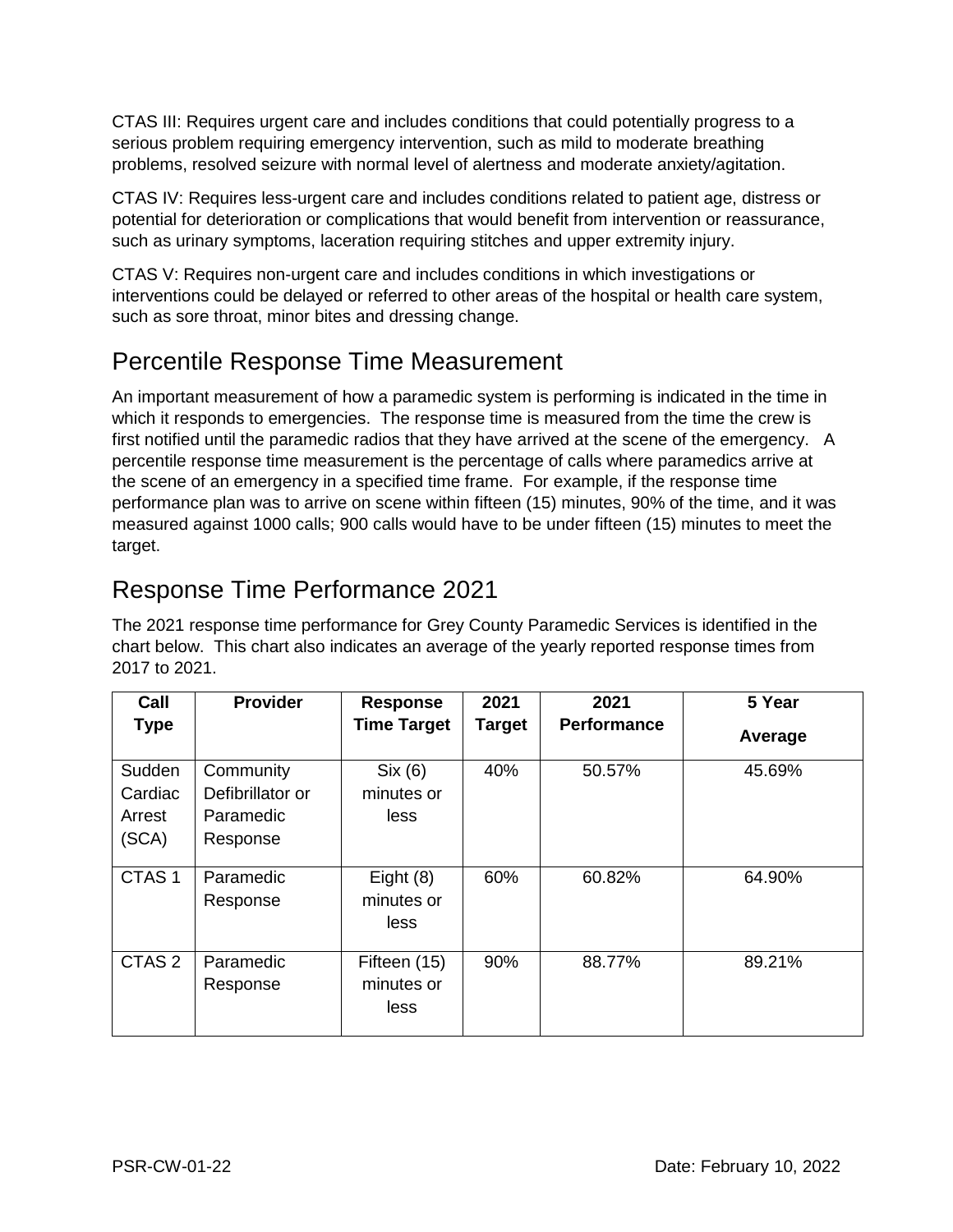| Call              | <b>Provider</b>       | <b>Response</b>                   | 2021          | 2021               | 5 Year  |
|-------------------|-----------------------|-----------------------------------|---------------|--------------------|---------|
| <b>Type</b>       |                       | <b>Time Target</b>                | <b>Target</b> | <b>Performance</b> | Average |
| CTAS <sub>3</sub> | Paramedic<br>Response | Twenty (20)<br>minutes or<br>less | 90%           | 97.58%             | 97.06%  |
| CTAS <sub>4</sub> | Paramedic<br>Response | Twenty (20)<br>minutes or<br>less | 90%           | 95.83%             | 96.81%  |
| CTAS <sub>5</sub> | Paramedic<br>Response | Twenty (20)<br>minutes or<br>less | 90%           | 94.48%             | 95.66%  |

For the 2021 calendar year, the County has met all response time target criteria except for CTAS 2.

 $2021 - 90$ <sup>th</sup> Percentile All Code 4 Calls - 15:29

2021 – Average Response Time Code 4 Calls – 7:56

In 2021, the total patient call volumes were 13,366 which is 17.28% (calls 11,397) greater than in 2020 and 12.14% (calls 11,918) greater than in 2019 which was the previous busiest year. Paramedic Services has seen an increase in patient call volume of 22.18% over the past 5 years.

# Staffing Considerations

With budget approval, Paramedic Services will be undertaking a comprehensive deployment review to aid in future planning of potential increased staffing and base locations over the next 10 years.

## Legal and Legislated Requirements

Land Ambulance Response Time Standard Reg 257/00 Part VIII

Upper tier municipalities are responsible, either directly or through selected operators, for ensuring that patient care and transport are carried out in accordance with applicable legislation, standards and procedures. They are also responsible for the supervision of staff, maintenance of vehicles and equipment and the provision of a quality assurance program.

# Financial and Resource Implications

None

## Relevant Consultation